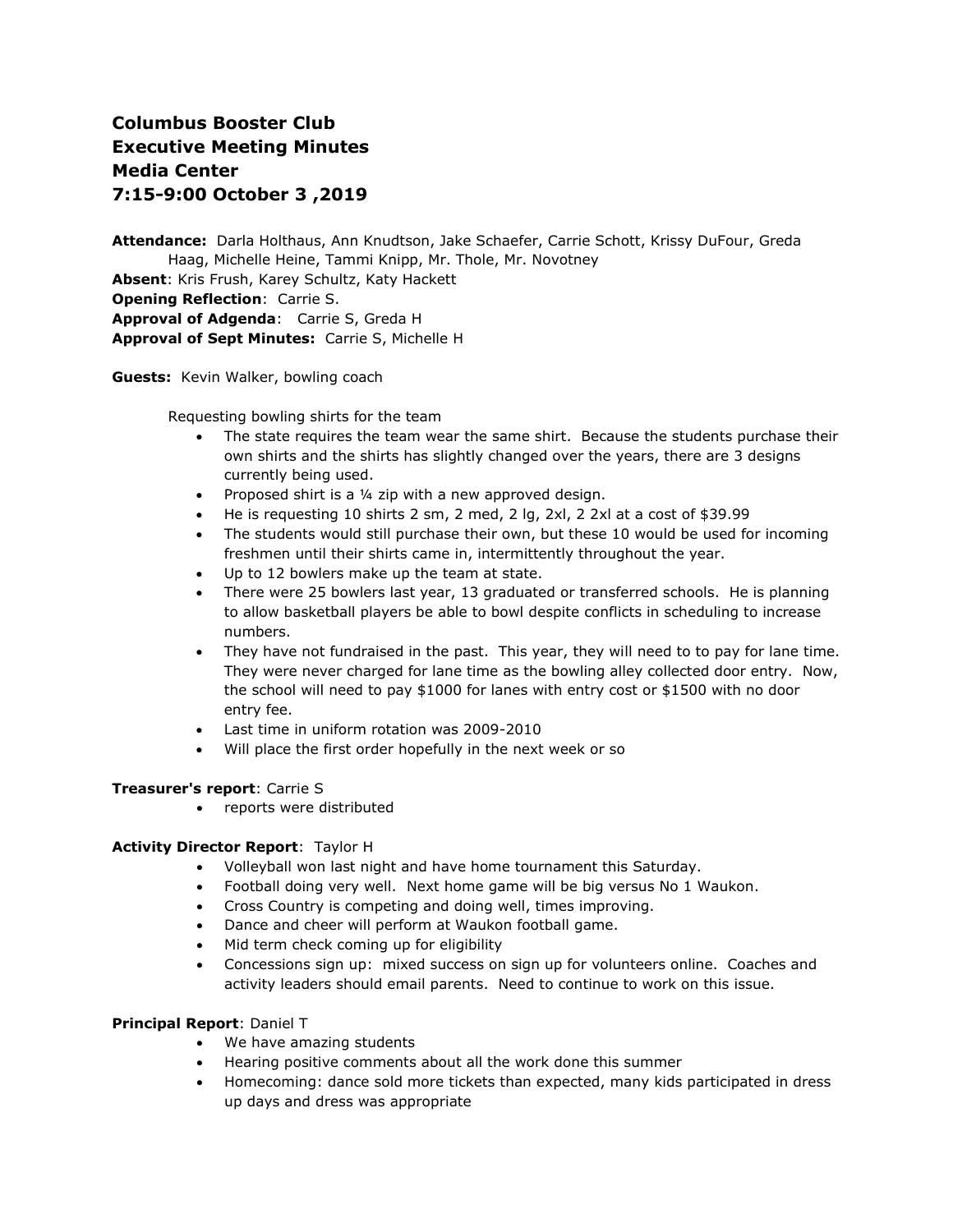• Now a Leader in Me school. The Lighthouse team decorated the school for homecoming.

## **Committee Reports**:

- **Academics**: Krissy D, Greda H
	- Meets first Wed of month at 5:15 in media Center. Next meeting Nov 6
	- Honor roll awards for Spring 19 were handed out this last Monday.
	- Conference meal sign ups is done. It will be sent with Mr. Thole's email and on facebook. Meals are Oct 15 and 17
	- Sailor of the Month has been modified to limit students to receive it once as an underclassman and once as an upperclassman. Some minor changes were made to the nomination process. The October recipients will be announced next week.
	- **EXECT** Teacher Education Block Grant was also updated and the first round of applications is due this week.
	- **Arts**: Darla H, Ann Knutson
		- Meets first Wed of month at 6:00 above commons. Next meeting Nov 6
		- Pop can drive Nov 9th
		- **•** They are talking with Katy H about her setting up the store for Fall Play apparel
		- Asking Mr. Hotek to set up a sign up for gate worker for the play performances
		- Venue is up in the air, but leaning towards Columbus Gym, but need to work with Mr. Hotek to move basketball practices
		- Play right now has Friday, Saturday performances. They were asked to schedule a Sunday performance to coincide with the Food Drive Spaghetti Dinner. This would add additional cost of \$120 in royalties.
		- Fundraiser for fall play upcoming. Looking at Marcus Tickets.
		- Need teen suits for play.. Not funeral looking
		- Amazon and Prop list for fall play coming
		- Oct 29 is band/chorus concert
		- Coffee Shop is Nov 3
	- **Alum**: Jake S
		- Homecoming was good. Lots of tours. Classes of '69, '84, '94, '99 attended.
		- Golf gig and Golf stag planning is starting for next year.
	- ▪ **Athletics**: Michelle Heine, Tammi Knipp
		- Meets the first Wednesday of the month 6:30 in commons. Next meeting Nov 6.
		- They don't have any requests. They finalized the request form for that group
		- Looking to be a guidance to coaches to get parents info on things like how to organize senior nights, print posters, locker clings, yard signs etc. Shilo Westhoff will help and give ideas.
		- Throwing out idea of a re-useable banner for senior nights.
	- **EXECUTE:** Membership: Kris F- not present
		- Current membership money is \$4105
		- **EXECT:** Still working on the square payment and links.
		- Booster sign up needs to be included with school registration materials/links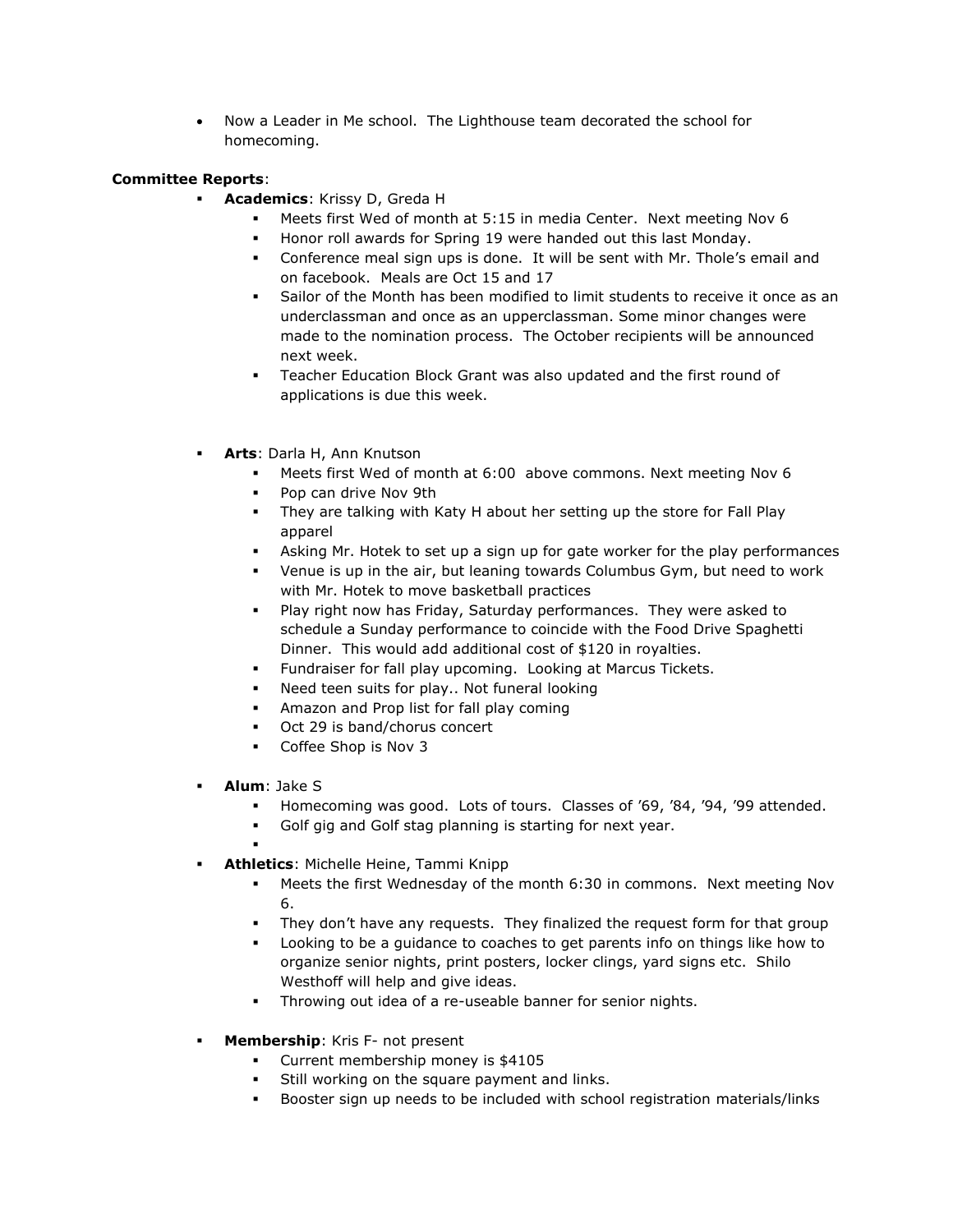- **•** Threw out idea of prize drawings at events for new member sign ups. Would we need to send out that information ahead?
- **Concessions:** Karey S. -not present but sent message

A small group of us met last Sunday to discuss creating some concession sub committees to assist with a multitude of responsibilities. Myself, Carrie Schott, Denise Rousch, Krissy Dufour, Michelle Ruden, Cary Meier and Cassidee Wolter were in attendance. Kathryn Fain also pledged her interest but was unable to attend the meeting.

Our main objective was to prepare for the upcoming VB tournament which will be held at CHS and BMAP this weekend. The stocking of items at BMAP will take place this week and Cary has offered to join myself at Columbus on Sat morning to grill in preparation for the day. This is typically our largest onsite tournament in concession sales. Carrie Schott has offered to continue to manage our Pepsi order and deposits as well as coordinate communication with Taylor. (She can speak to this as well). Denise and Cassidee have pledged their assistance to manage product cost and profit margin and additional meetings are forth coming on the results of data collected. Kathryn Fain is willing to lead an initiative to bring new products and ideas and Michelle will continue to be my point person for BMAP in addition to helping out as needed. Krissy has been amazing helping wherever needed and offered to prepare some items ahead of this week's tournament to lift the burden.

Several parents have reached out to me and continue to be present for whatever we need. Special thank you to Cassidee Wolter who has been an AMAZING right hand man to me the past few weeks with stocking.

A special thank you to the Knights of Columbus who provided a great group to help us out in concession on Homecoming night so most all of our parents could enjoy the game.

Communication and coordination of volunteers continues to be the struggle and I will continue efforts with Taylor as well as my sub committees to work to resolution. Per the agenda we are requesting some iPads which would allow for the use of credit cards and Apple Pay for our visitors. Katy and I also discussed using certain apps on them to develop a bill of sale which would better assist with tracking of inventory and sales.

- **Columbus Stuff:** Katy H.: not present
	- Have sold approx. 100 future sailor shirts
- **Website**: Everyone.
	- Update each area. Send changes to Maddie Moorhouse

## **Closed session:**

## **OLD BUSINESS:**

- Twitter: Jake will take over. Password is re-set
- Facebook: Darla will control. Trying not to post things back to back so they don't get buried. Jake showed her how to pin a post to the top.
- Square and ipad for concession: stand with swipe is approx. \$107 at Sams. Need to get specifics on what ipad and the amount. Want to get it up and running by basketball.